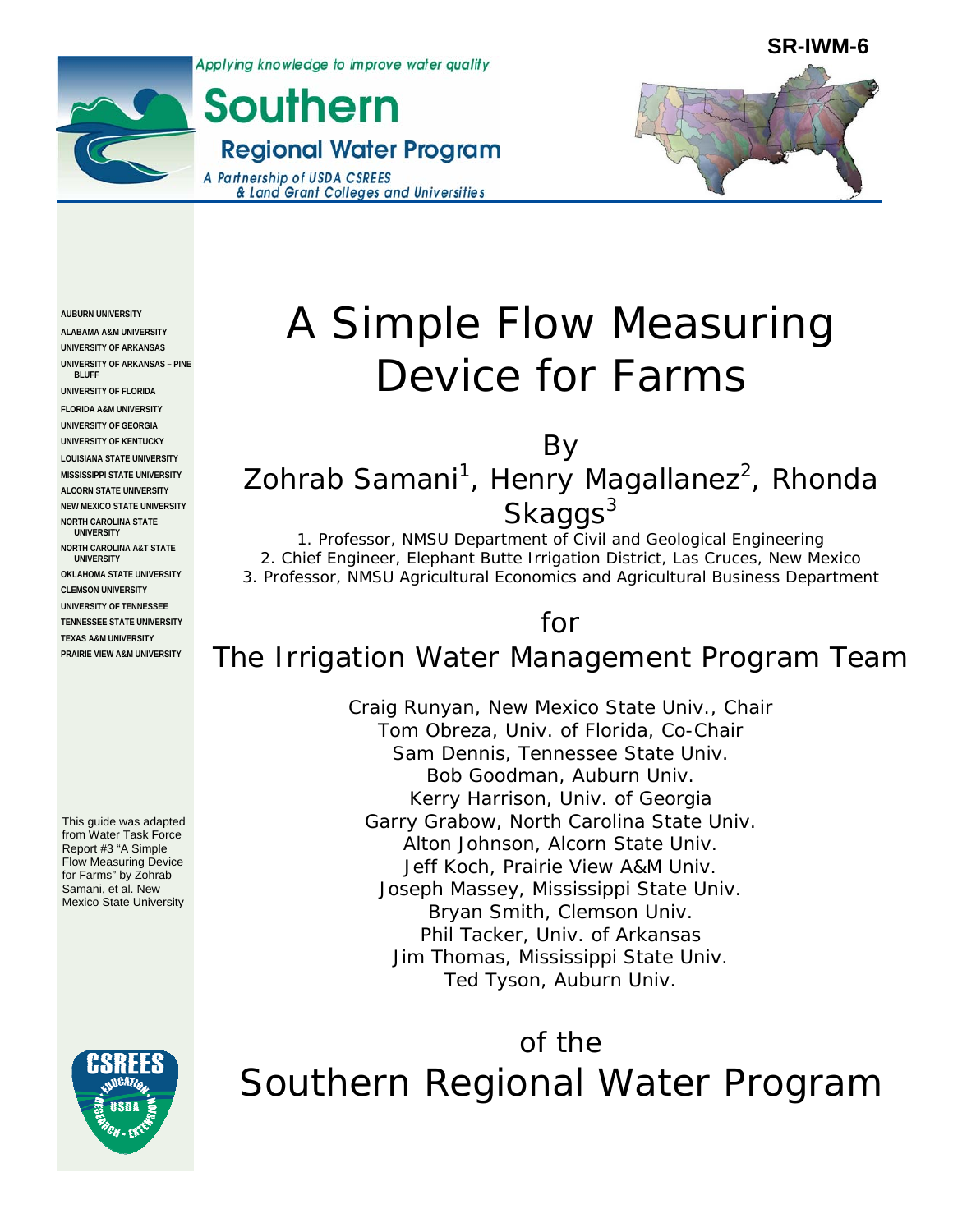# A Simple Flow Measuring Device for Farms

#### **Introduction**

 This publication provides a guideline for construction and operation of a simple water measuring device for water flow in open channels and small streams. Many states have faced serious drought and water shortages in recent years. Farm managers that use flood irrigation from either surface or ground water recognize the need for irrigation water measurement. An effective irrigation water management plan which includes water measurement makes the best use of limited water supplies and can help improve efficiency.

 The first step in developing an on-farm water management plan is to establish how much water is being delivered to fields. When water is over applied, the excess water leaches below the root zone of the crop without additional benefit to the crop. A small amount of excess water is needed as a leaching fraction to remove salts. Excess water can also reduce yield, due to leaching of nutrients and waterlogging of fields with heavy clay soils. On the other hand, under application of water, especially during critical growth periods, can result in yield losses.

 This publication describes the design, construction, installation and operation of a simple and inexpensive flume device for measurement of channel flow. The flume can be constructed using metal or plywood and a short piece of PVC or metal pipe.

 When the flume is built, installed and operated correctly, it provides a very accurate measurement of channel flow. The accuracy is comparable to other flowmeasuring devices such as the Parshall Flume (U.S. Bureau of Reclamation, 1984) or RBC (Bos et al., 1984) with the added advantages of low cost and simple construction.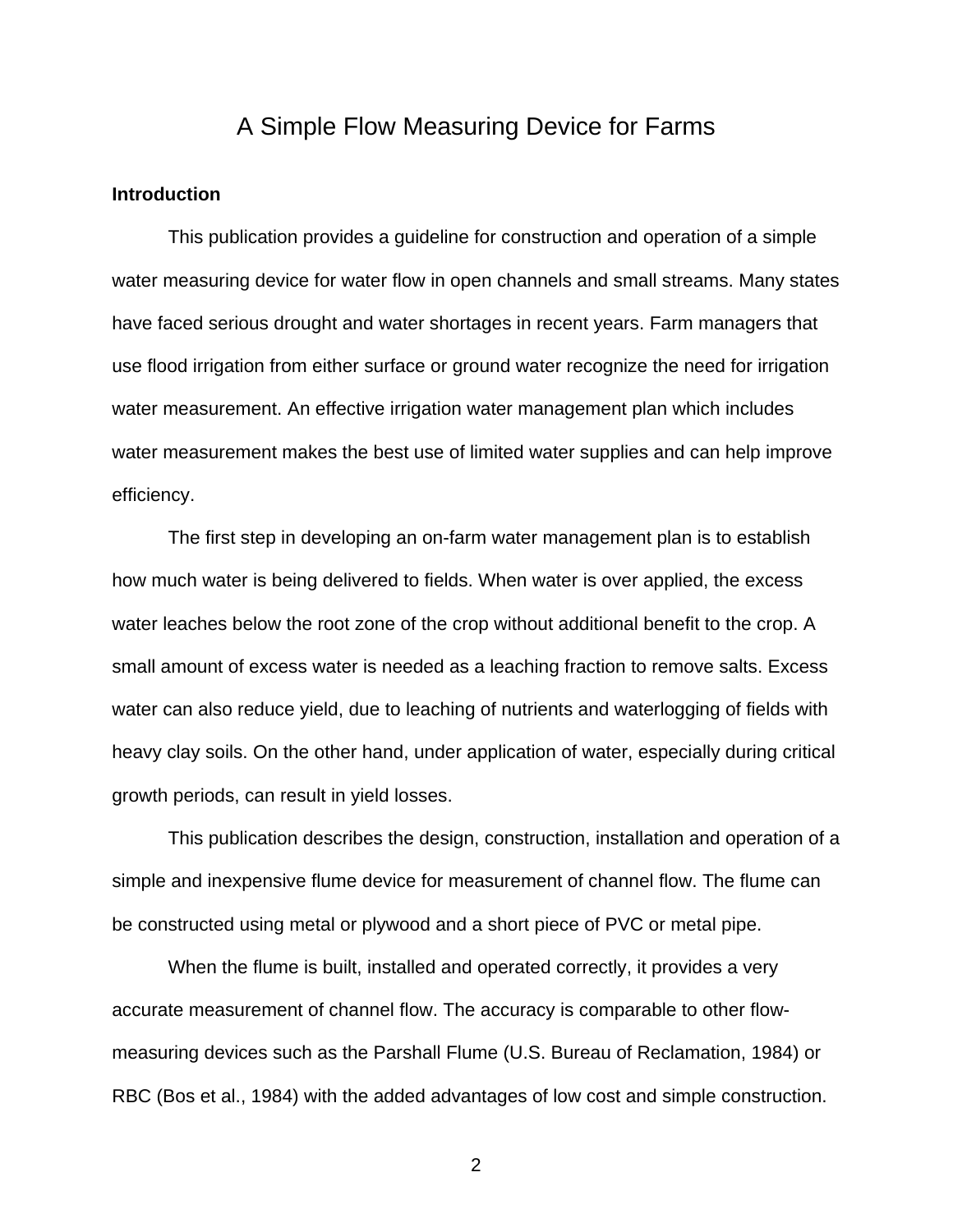# **Description of the of the flume**

 The device is an S-M flume design (Samani and Magallanez, 2000). The flume consists of a rectangular section of channel constricted in the middle by vertically positioned PVC or metal pipe contracting both sides. The cross section of the device is thereby constricted using lengthwise half sections of PVC or metal pipe as shown in fig. 1 (top view). The side view of the flume is shown in fig. 2.



Fig. 1. Top view of S-M flume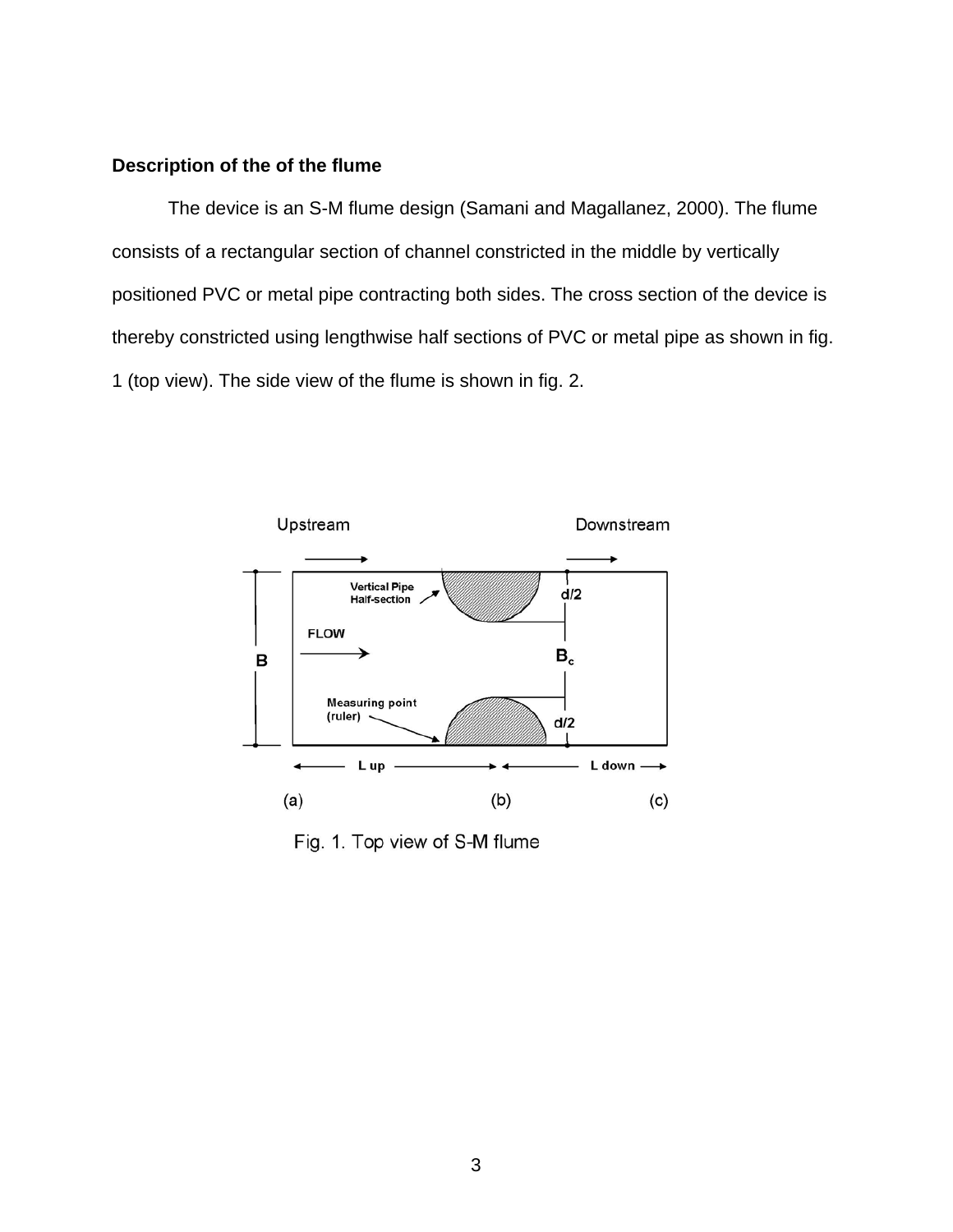

Fig. 2. Side view of S-M flume

The central, narrow section of the flume (Bc) is the throat. The ratio of the throat width to the width of the rectangular channel (B) is the contraction ratio. The contraction ratio (Bc/B) should be between 0.40-0.60. The contraction creates a critical flow, making it possible to calculate the water flow by simply measuring the water depth at the upstream corner of the PVC pipe (as indicated in fig. 1). Instructions for design, construction, installation and operation of the flume follow.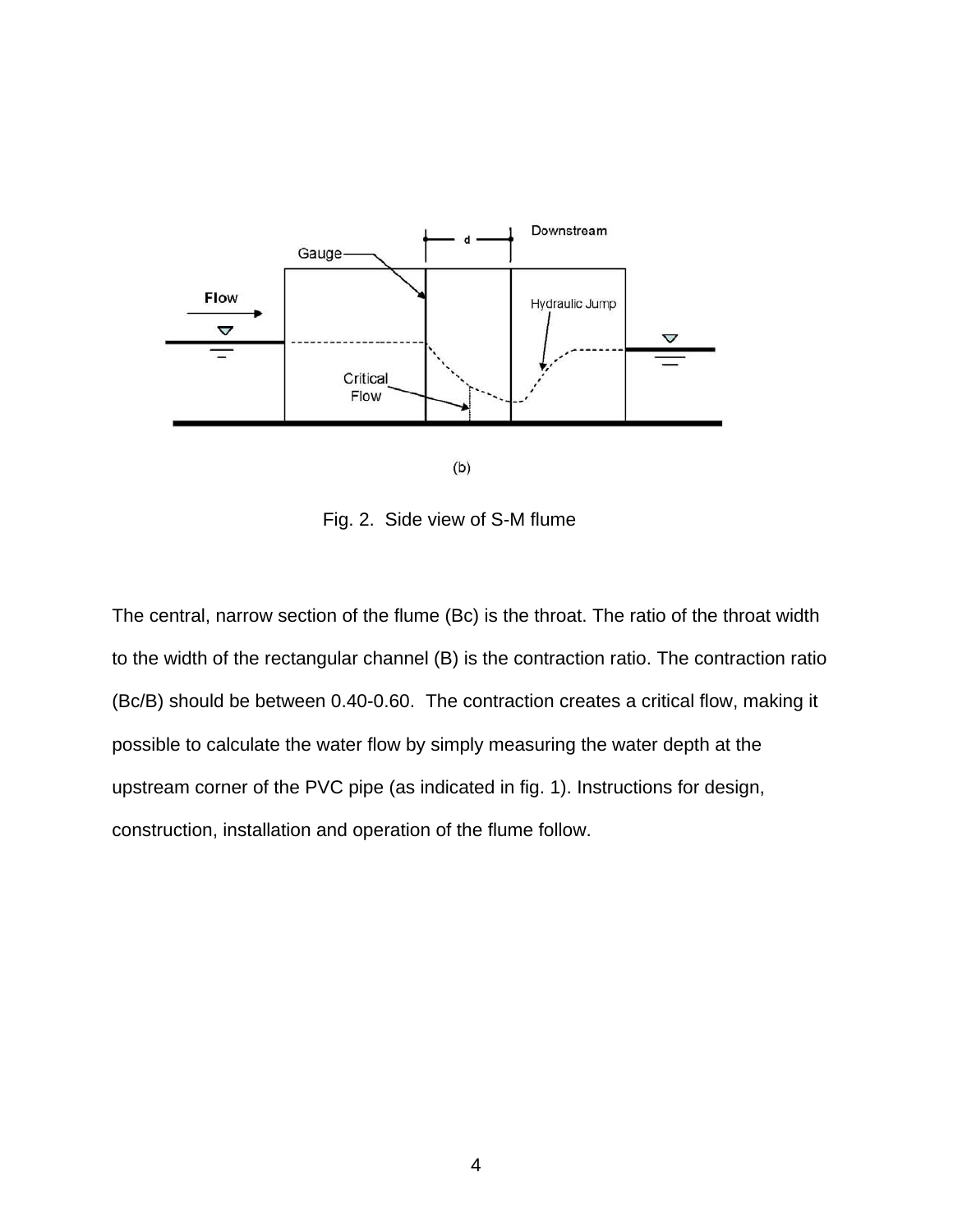#### **Designing the Flume**

To design a flume, one should start with a range of flow which is to be measured. Once the range of flow is known, table 1 can be used to identify the dimensions of flume. The following two examples describe how table 1 is used to design a flume.

#### **Example 1:**

Suppose that we want to design a flume which can measure flow rates between 0.4 to 10 cubic feet per second (cfs). Table 1 shows that a flume with dimensions of  $(B = 2)$ feet,  $Bc/B = 0.50$  and height of 2 feet will measure between 0.3 to 11 cfs. The Bc/B ratio of 0.50 in this example means that the throat width Bc should be equal to  $0.50(2) = 1$ foot and the vertical column sections should have a width of 0.50 feet each (d/2=0.50). If the appropriate pipe size is not available to accomplish a throat width (Bc) of 1 ft and the throat width ratio (Bc/B) becomes equal to 0.55 for example, then the range of flow can be calculated by interpolating between (Bc/B) of 0.5 and 0.6. Using the interpolation, the flow range that the flume can measure will be between 0.40 to 12.50 cfs. This flow is still within the desired range.

Table 1 is for a flume height of 2 ft. If flow rates higher than those shown in table 1 are desired, then table 1 can be used to identify the dimensions based on minimum flow and the flume height can be adjusted accordingly to accommodate the maximum flow.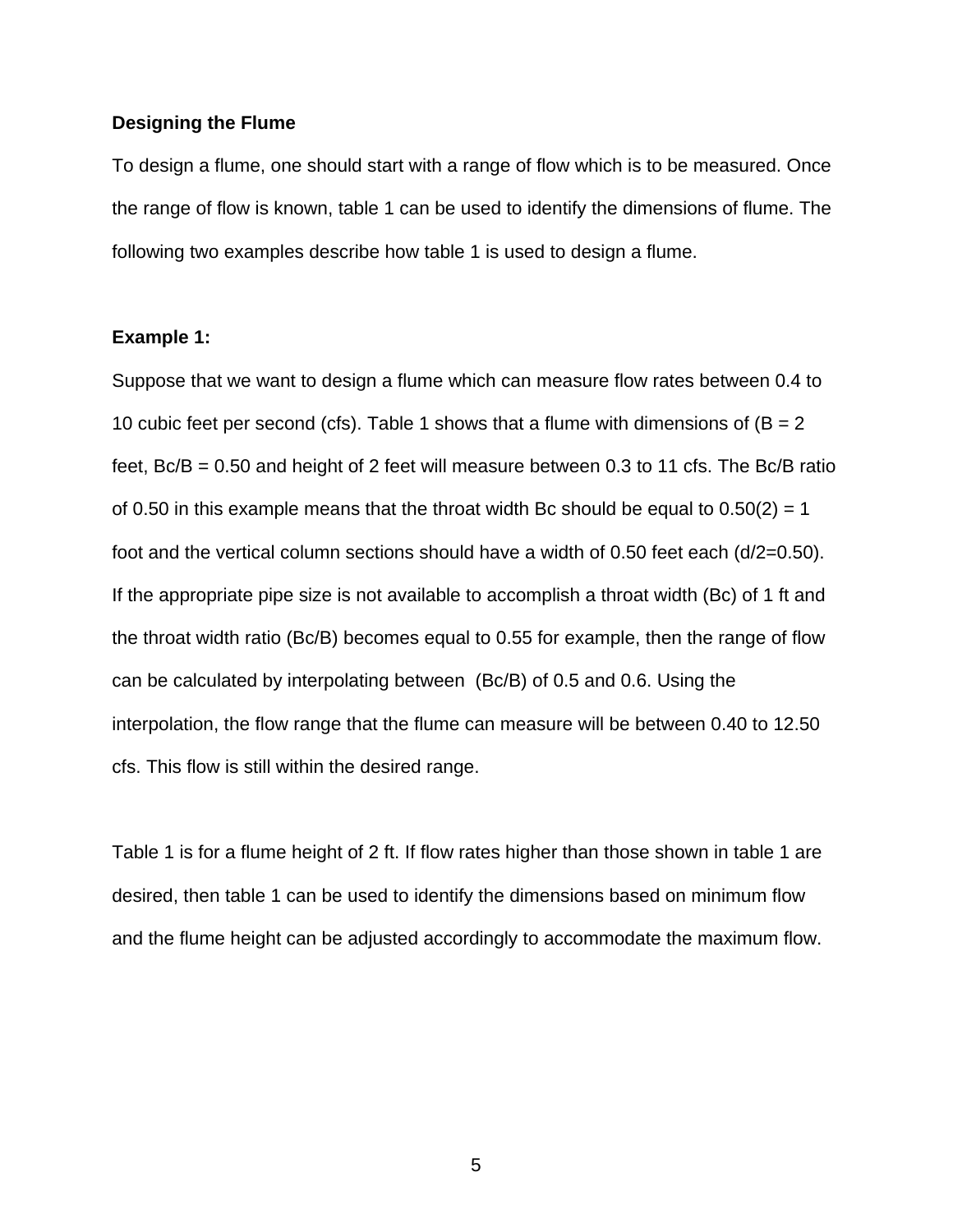### **Example 2.**

Suppose that we want to design a flume to measure a flow rate between 0.40 and 20 cfs. Table 1 shows that a flume with dimensions  $(B=3$  ft,  $Bc/B = 0.50)$  will measure between 0.40 to 17 cfs. In order to measure a maximum flow of 20 cfs, we can use equation 1 to calculate the required height for a flow rate of 20 cfs.

Using equation 1 with  $B = 3$  ft,  $Bc = 1.5$  ft, the height H can be calculated as:

$$
Q = 0.701(\sqrt{g})(1.5)^{0.91}(H^{1.59})
$$

This equation gives an H value of 2.12 feet. An additional two inches of freeboard is

recommended.

Table 1. Range of Flow for Various Flume Sizes. Flow is in cubic feet per second (cfs). The height of flume =2 feet. For conversion from cfs to gpm multiply the values by 448.8312.

| $B_c/B^*$ | B. Width of Flume in feet |                |               |            |                |                |
|-----------|---------------------------|----------------|---------------|------------|----------------|----------------|
|           |                           |                |               |            | 5              | -6             |
| 0.40      | $0.04 - 5.00$             | $0.20 - 9.00$  | 0.30-14.00    | 0.30-18.00 | $0.40 - 22.00$ | 0.40-26.00     |
| 0.50      | $0.05 - 6.00$             | $0.30 - 11.00$ | 0.40-17.00    | 0.50-22.00 | 0.60-27.00     | $0.70 - 32.00$ |
| 0.60      | $0.08 - 7.00$             | 0.50-14.00     | $1.0 - 20.00$ | 1.30-26.00 | 1.50-32.00     | 2.00-38.00     |

 $B<sub>c</sub>/B$  is the ratio of the throat width ( $B<sub>c</sub>$ ) to the width of the rectangular channel (B). Typical widths ranging from 1 to 6 feet are shown in the table. A flume height (H) of 2 feet is assumed for the data presented in table 1.

## **Building the Flume**

• Estimate the maximum depth of the water in the channel or stream to be

metered. The height of the flume should be sufficient to measure the high flow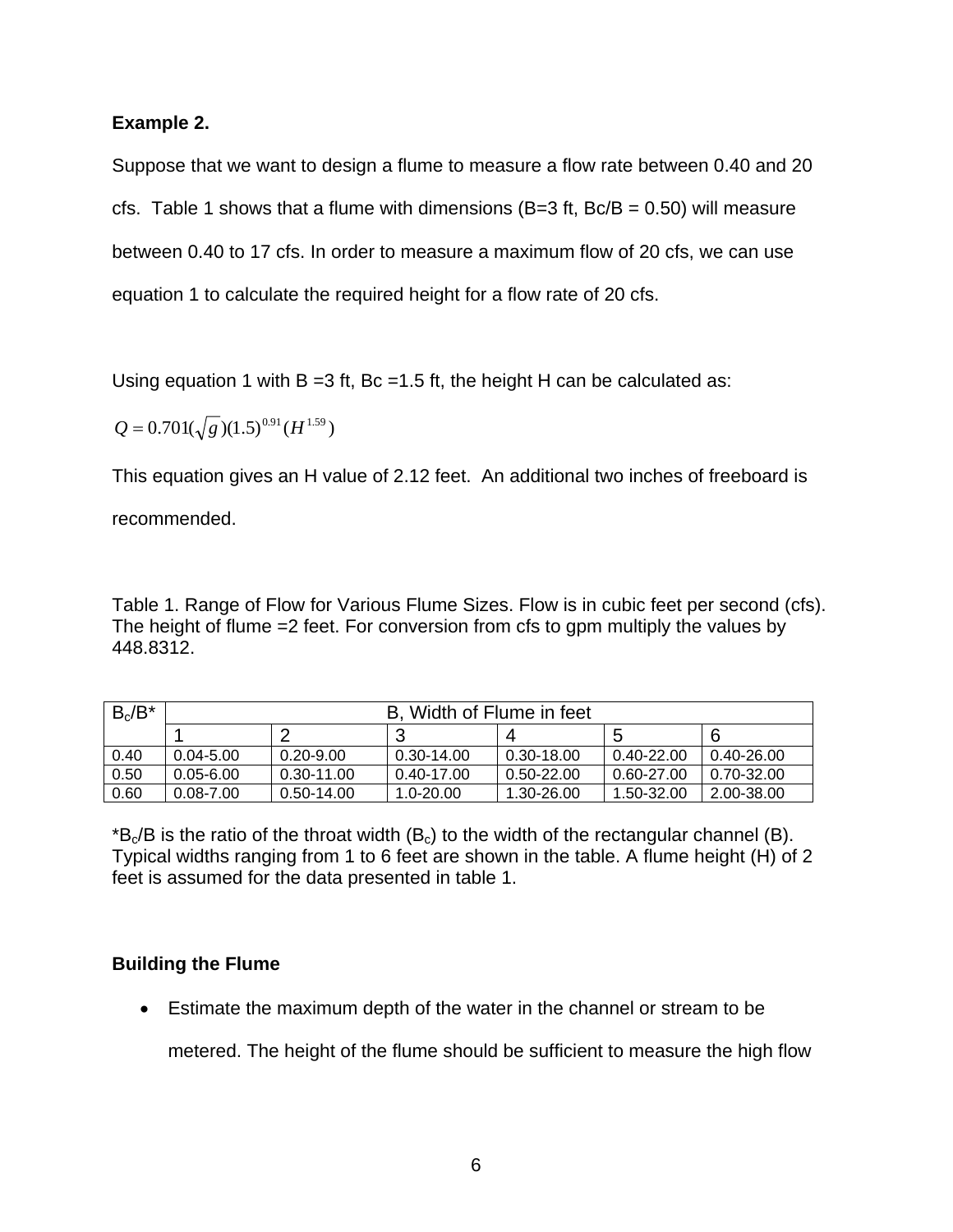as described in the previous section (Designing the Flume) and should be equal or greater than the anticipated maximum depth of the water in the channel.

- Calculate the required minimum length of the flume (L) (a-c, fig. 1) to be equal to 1.5 times the height of the flume (H).
- Install the half sections of PVC or metal pipes so the vertical center is 2/3 of the distance from the upstream entrance of water into the flume. For example, if the expected maximum depth of the water is 2 feet, the minimum height of the flume (H) is 2 feet, and the length (L) would be 3 feet  $(2 \times 1.5)$ . The distance from the center of the vertical contraction pipe to the upstream entrance (L up) (a-b, fig. 1) would be 2 ft, (2/3 x 3). The distance from the center of the vertical contraction pipe to the downstream end (L down) (b-c, fig. 1) would be 1 foot. The length values given here are minimum requirements. If the lengths are longer, it will not affect the measurement results.
- Cut the pipe into equal halves lengthwise. In fig. 1, the measurement d is the diameter of the PVC or metal pipe, and d/2 illustrates two equal half sections of the pipe.
- The rectangular section of the flume can be constructed from plywood, steel or aluminum. Plywood construction is useful for short-term flow measurement, but will not last long. Steel would be more appropriate for permanent measurement. If the flume is to be moved, aluminum construction is best since it provides a light device that can be easily transported.
- A water-measuring ruler (gauge) is installed upstream in the corner where the edge of the pipe meets the flume wall as shown in fig. 1.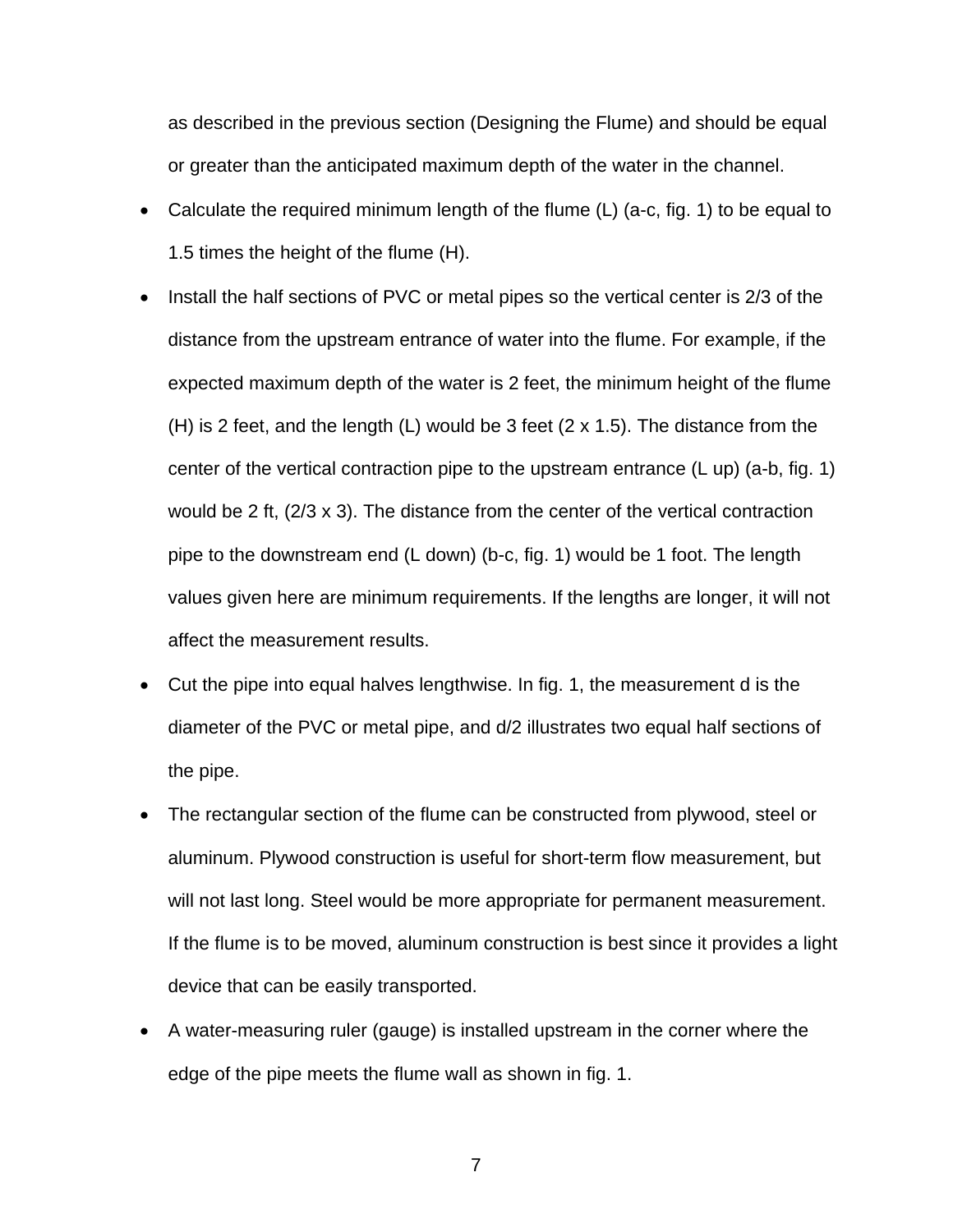- The vertically positioned PVC or metal pipe can also function as a stilling well. A hole can be drilled at the upstream corner of the pipe to convert the vertical pipe into a stilling well. A water depth in the stilling well can be measured manually or electronically by using a pressure transducer and data logger.
- The vertical pipe is attached to the wall using a strip of metal which is wrapped around the pipe and bolted to the wall in both ends. The ruler (depth gauge) is attached to the pipe using epoxy glue.
- Metal cross-bars can be placed across top of the flume in order to stabilize the walls.

# **Installing the Flume**

- The flume should be leveled both laterally and lengthwise within the channel where it is installed.
- The area surrounding the flume and underneath the flume needs to be sealed with soil or other material such as concrete, such that the entire water flow will pass through the flume and not around or under the flume's leveled position in the channel. Aprons on the upstream and downstream ends of the flume may also be added to help prevent flow from undermining the flume. Angled wings on either end of the flume will also add to its efficiency and stability.

# **Operating the Flume**

• The depth of water (H) is measured in the flume at the point indicated in fig.1 in order to calculate water flow through the flume.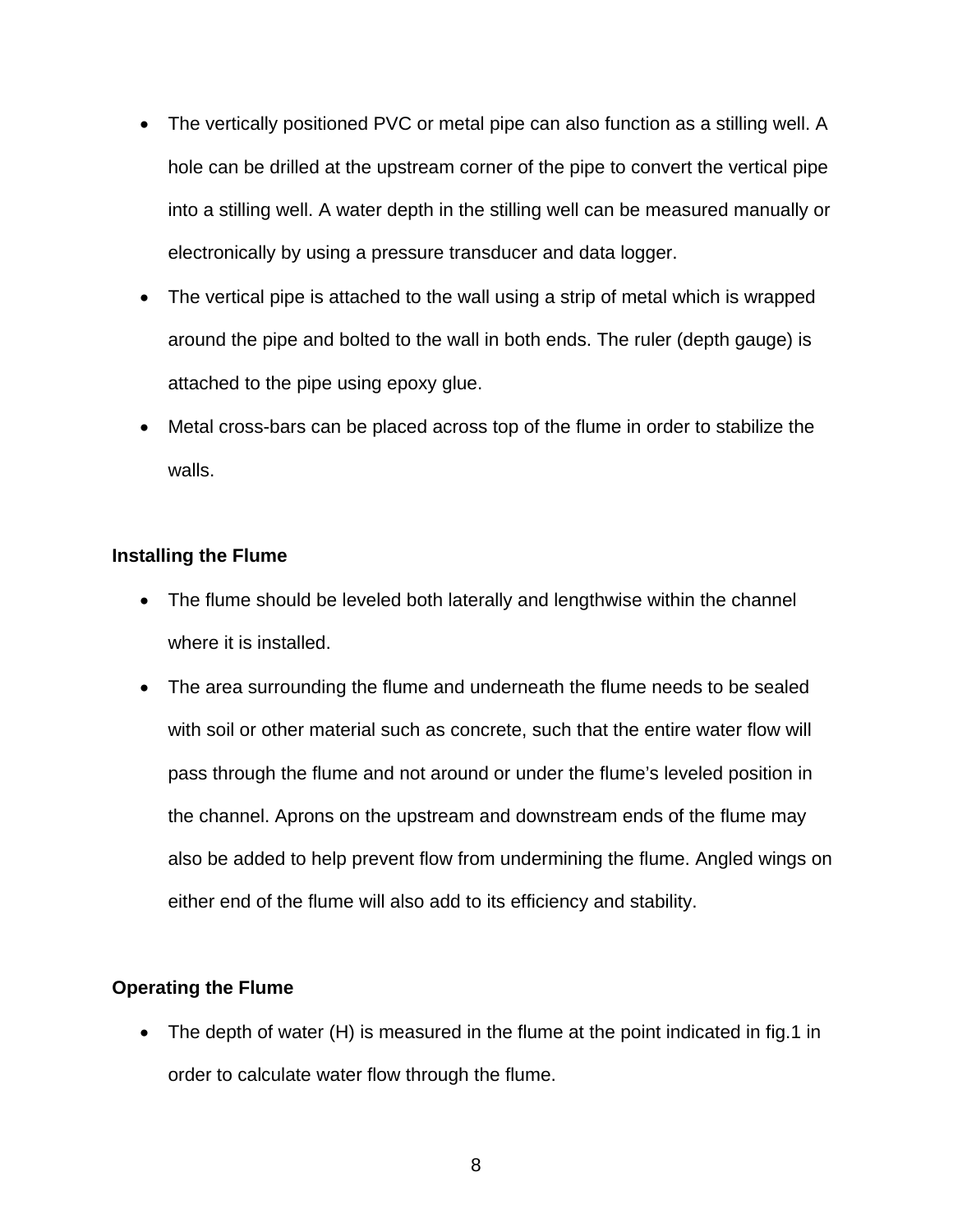• The relationship between the depth of the water (H) and the flow rate of water is as follows:

$$
Q = 0.701(\sqrt{g})(Bc)^{0.91}(H)^{1.59}
$$
 (1)

• Variables in the equation above are defined as:

 Q = flow rate in m3 /sec or ft3 /sec (m = meter, ft = feet, sec = seconds)

- g  $=$  acceleration of gravity, 9.81 m/sec<sup>2</sup> (SI unit) or 32.2 ft/sec<sup>2</sup> in English units.
	- $Bc = flume$  throat width in meters (SI unit) or feet in English units
	- $H =$  depth of the water flow at the gauge, in meters (SI unit) or feet in English units.
	- The flow rate can be calculated in SI unit or in English unit. For example, if H is measured as 0.5 ft, in a flume with (Bc) equal to 2 ft, then the flow rate from the above equation is calculated as:

$$
Q = 0.701 * (\sqrt{32.2}) * (2^{0.91}) * (0.5^{1.59}) = 2.483 \text{ cfs}
$$

Where: cfs = cubic feet per second

- Once the flume is built and Bc is determined, the flume equation can be used to generate a Flow Rate table with two columns, showing the relationship between H and Q.
- The flume has to have a free flow condition to operate correctly. This requires that the water depth at the downstream end of the flume (point c in fig. 1) divided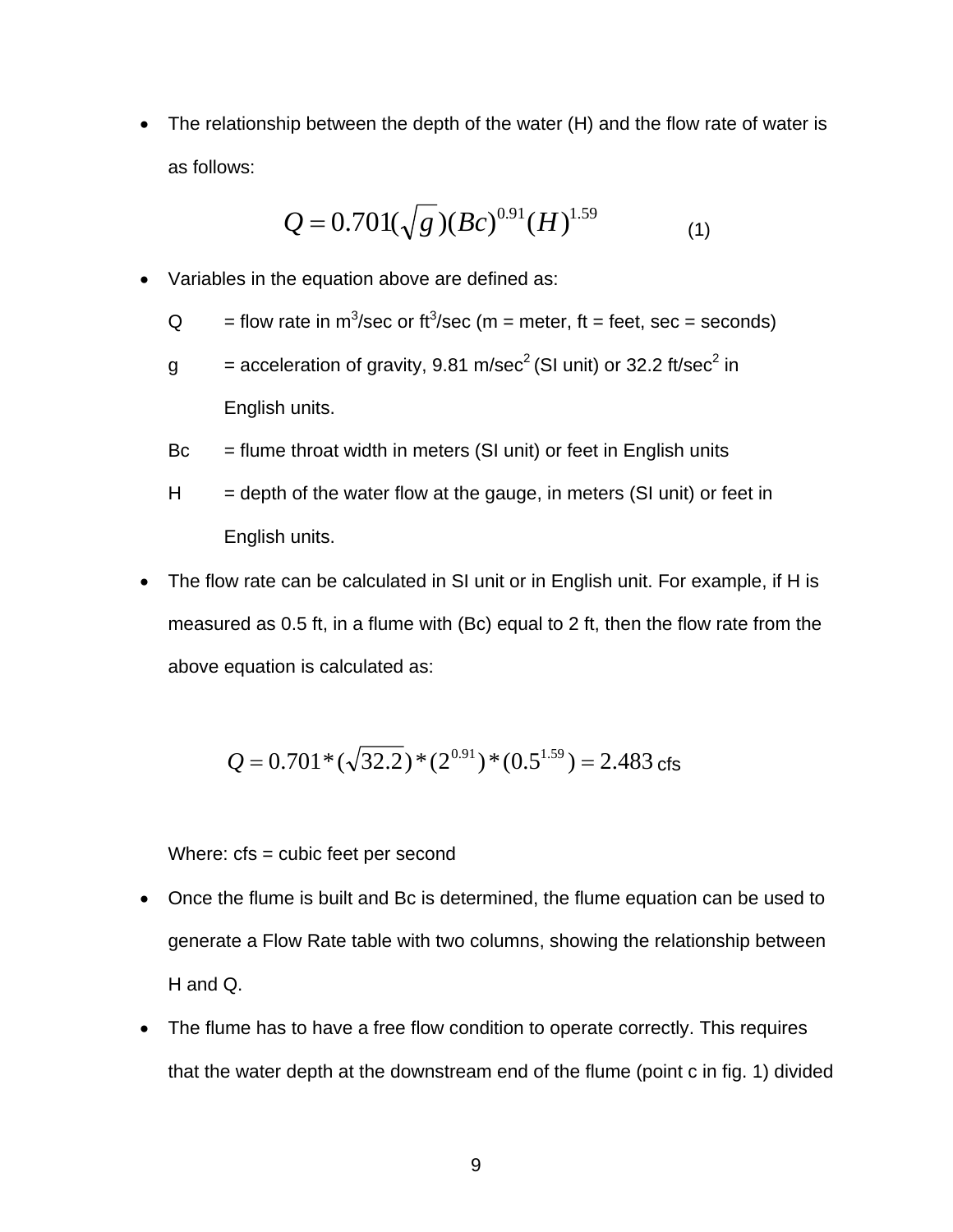by the water depth at the measuring gauge be less than 0.85 (85%). If the ratio is more than 0.85, the bottom of the flume must be raised in order to reduce the depth ratio. This adjustment is normally done only once, when the flume is installed.

The side view of the flume in fig. 2 illustrates the movement of water as it flows through the flume. The ruler (depth gauge) is positioned so as to measure the water depth at the upstream junction of the flume wall and the vertical pipe. The water depth at the depth gauge (H) which is the same as the depth of water inside the stilling well is used in equation 1 to calculate the flow. There is normally enough turbulence to cause the depth to move up and down at the depth gauge. Therefore, an average depth should be used to calculate the flow. It is recommended to measure the depth inside the stilling well to avoid error caused by water level fluctuations. Distance d is the diameter of the vertically positioned pipe. The hydraulic jump is a temporary turbulence in the water as it moves out of the flume and goes back to the normal depth in the channel.

#### **An Installed S-M Flume**

Figs. 3 and 4 below are pictures of S-M flumes currently being used to measure flows. Fig. 3 shows a S-M flume installed in an open channel in a dirt ditch in a Northern New Mexico ditch. The flume is made of aluminum and is 2 feet wide and 3 feet long. The S-M flume in fig. 4 is installed at a turnout from a concrete lined ditch. This flume is constructed of steel (including the vertical pipe halves) and is 1.5 feet wide and 4 feet long. Concrete has been poured at the junction of the flume and the canal in order to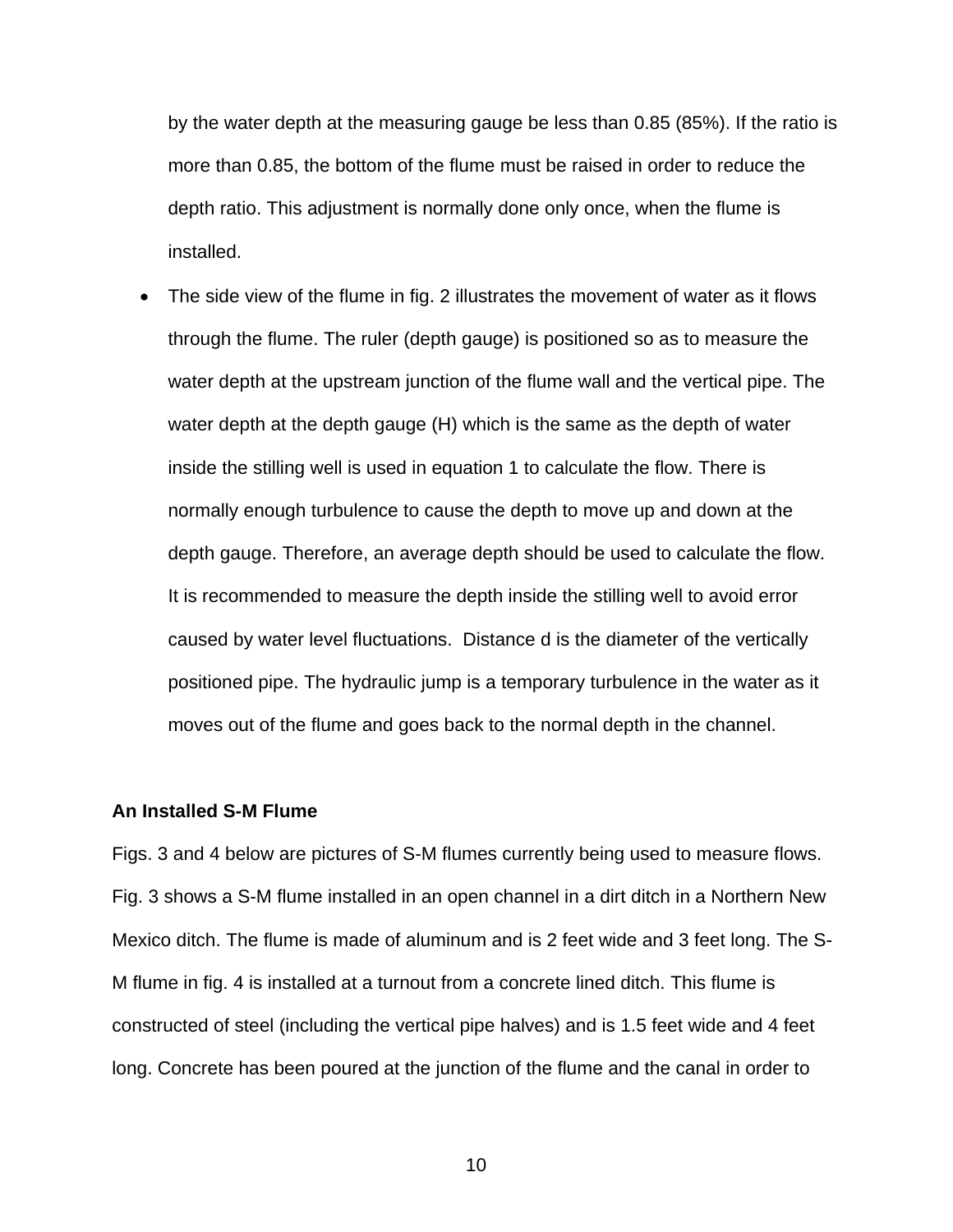stabilize the flume and prevent the water from bypassing the flume. The flume in figure 4, serves as a measuring device as well as a large turnout for a pecan orchard in La Union, NM.



Fig. 3. S-M flume installed in a Northern New Mexico ditch.